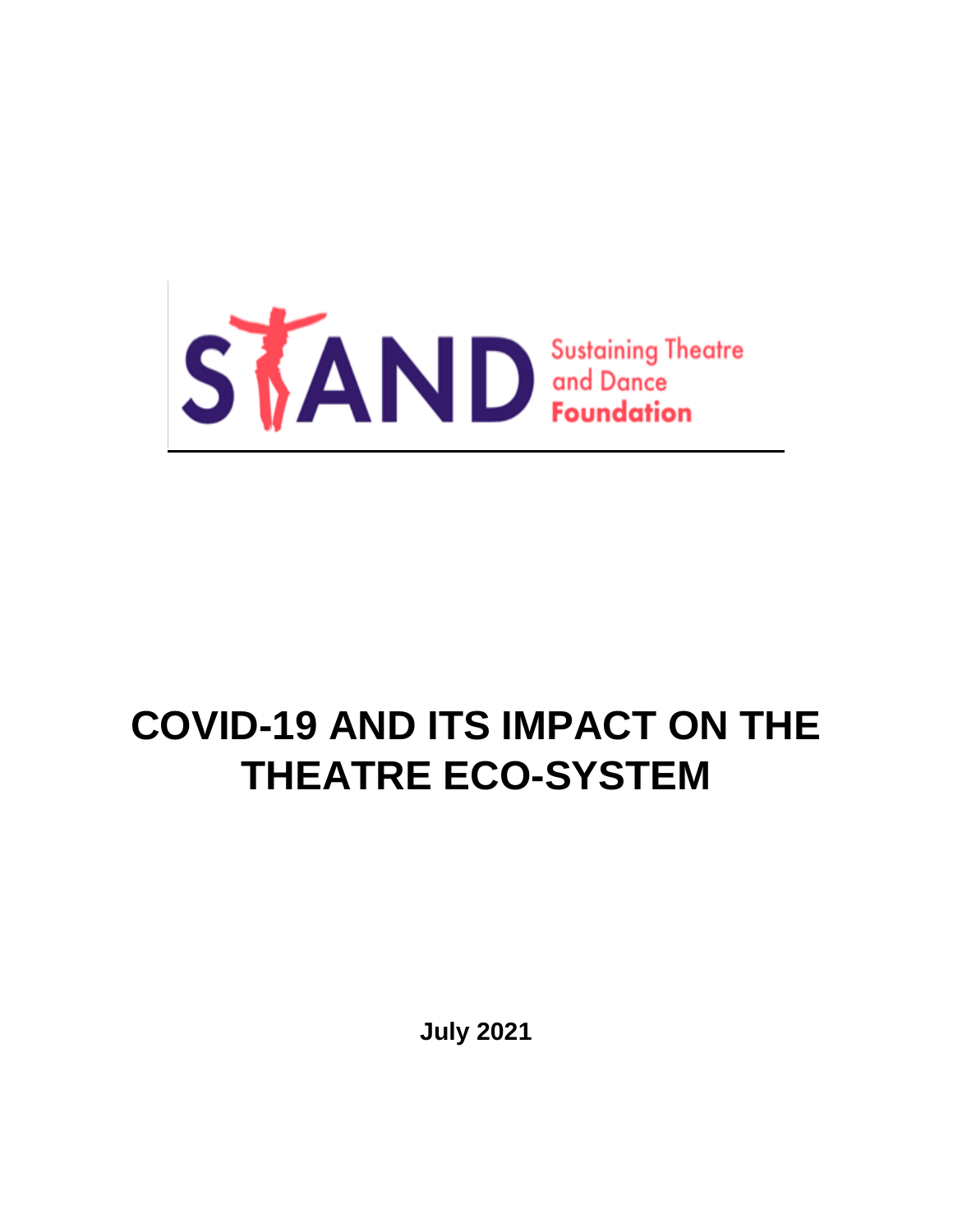# **INTRODUCTION**

There is little doubt about the impact of COVID-19 and the related lockdowns on the arts generally, and on theatre in particular. Much of what we know is as the result of social media posts, news articles and anecdotal information.

Through these means, we know of the temporary and permanent closures of theatres, the cancellation of festivals, the deaths of colleagues, the cancellation of work, the loss of income and the emotional and psychological distress associated with these.

We also know about resilience and innovation, about those who have generated new and alternative streams of income, of work being created and distributed despite lockdown restrictions, and of brave attempts to migrate to digital platforms.

But we have little in the way of focused research to help us to understand the impact of COVID-19 on the South African theatre sector that could inform strategies and interventions both during the pandemic, and in its immediate aftermath as the sector opens up again.

This – limited - research project is the beginnings of a contribution in this regard.

# **AIMS OF THE RESEARCH**

The aims of the research project are two-fold:

- 1. To assess the impact of the pandemic on individuals who seek to make their livelihoods within the theatre sector and
- 2. To glean the impact of the pandemic on theatre audiences and on their attitudes to theatre as a result of the pandemic.

## **AUDIENCE RESEARCH**

## **Sample**

More than 1000 invitations to complete the questionnaire were distributed to people who were on a database of people who have attended theatre performances in the past. 99 completed questionnaires were returned.

Of these, 20, 2% were aged between 46-55 and most, 63,6%, were 56-years-old or older. Nearly 84% of this sample were older than 45, with most being in an age category considered to be among the most vulnerable to the coronavirus. Their responses to some of the questions are thus most useful for guiding future strategies.

Most of the respondents (66%) were women and from the Western Cape (73,7%), with Gauteng accounting for 23,2% of respondents.

## **Theatre attendance**

Pre-COVID, 35,4% attended theatre 12 times or more per year; 20,2% attended 7-12 times per year while 31,3% attended 2-6 times per year.

More than 50% of the respondents attended theatre at least once every two months, and more than a third of the total attended theatre at least monthly.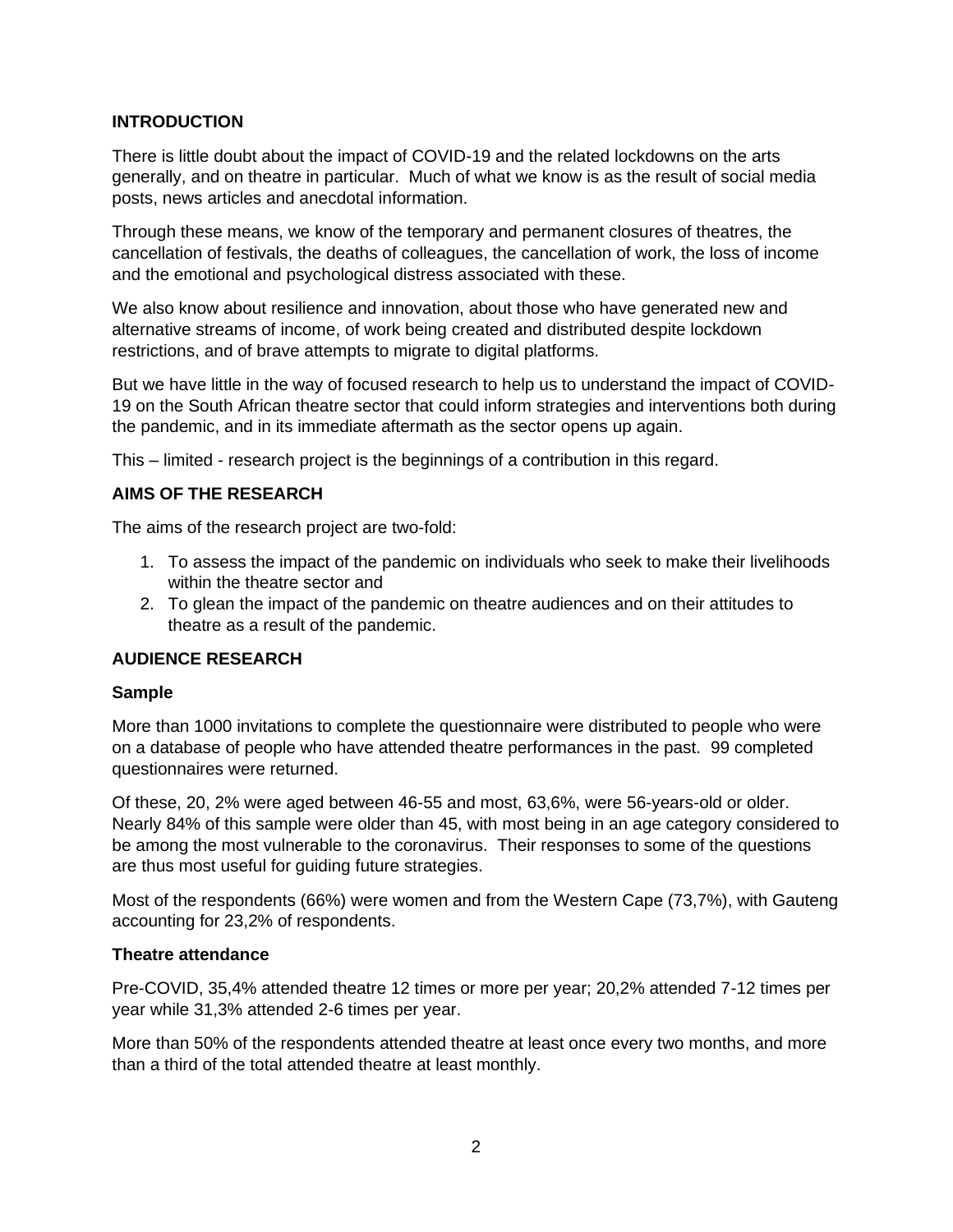Of the respondents, 46,9% said they that attended at least one festival featuring theatre per year, with 28,6% attending more than one festival per year. A quarter of the respondents did not attend festivals.

Since the COVID-19 lockdown in March 2020 to June 2021, 58.2% said that they had not attended a theatre performance, while 41,8% said they had.

Of those who attended theatre performances during the lockdown, most had not attended more than three shows.

*The obvious conclusion to draw from this massive decline in theatre attendance since March 2020, is that box-office income on which numerous independent theatres rely, was decimated during the lockdown period.* 

## **Return to theatre**

A similar percentage indicated that the primary reason for not attending more theatre during the lockdown was that the theatres they usually attended were not open (44,8%) as those who feared contracting the coronavirus (43,8%). The balance of the respondents were equally divided between theatres not offering attractive enough options and having better options for home-based entertainment.

When asked "under what conditions would you become a more regular theatre attendee again?", 37,4% chose the option "when I am fully vaccinated", while 36,4% said that they would be happy to attend theatre now with audience restrictions imposed by government. 14% said they would return when they are convinced that the theatres are instituting the necessary COVID-19 protocols.

Of the public spaces that respondents had visited, shopping malls were highest, followed by restaurants and then schools/office and beaches, with theatre being attended the least.

Respondents felt least safe from infection in shopping malls, public transport and restaurants. Theatres reflected the smallest percentage of public places of concern.

*Of interest is that an audience that has generally attended theatre has not declined because of alternate home-based entertainment options; they would attend productions if theatres were open, and if they felt safe from infection.* 

*Given the primary age group of the sample, it is understandable that a high number would return to the theatre only once they are fully vaccinated. Yet, at least half the respondents would attend theatre now should sound COVID-19 protocols in place.*

*Against the backdrop of other spaces that respondents have to attend (i.e. shopping malls) or choose to attend (e.g. restaurants), theatre-goers feel more safe attending theatre - should COVID-19 protocols be in place - than going to restaurants or shopping malls which they visit a lot more frequently.*

#### **Smaller audiences, higher ticket prices?**

Audiences are heavily restricted during lockdowns making many productions financially unviable. The question was posed: Should you return to theatre under these (restricted) conditions, would you be prepared to pay more as part of a smaller audience?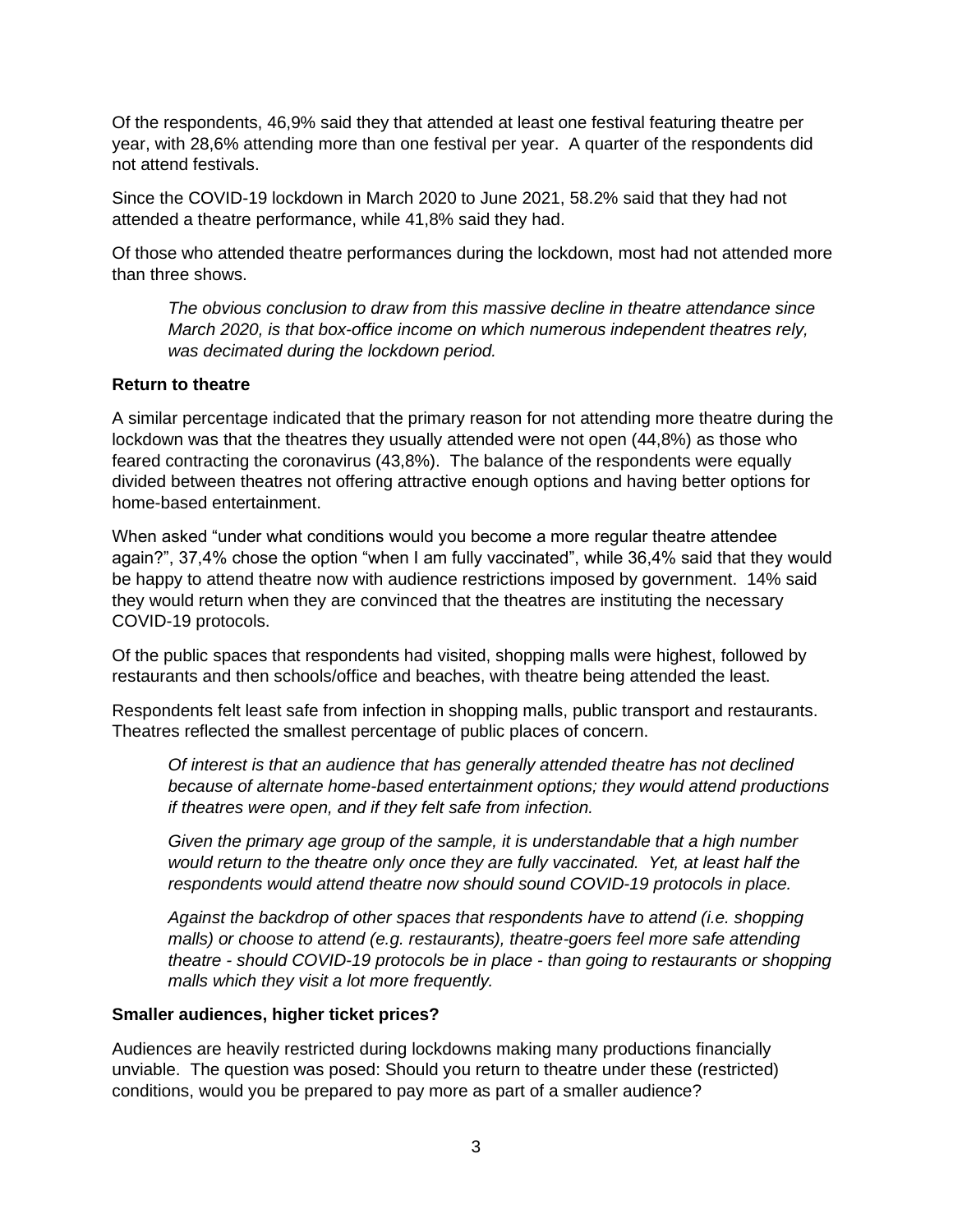41,8% said "Yes" and 50% answered "Depending on the production".

The next question asked: "If yes, and considering tickets pre-COVID cost in the region of R150, what would you be prepared to pay per ticket?"

74,2% replied that they would pay R250 per ticket (66% more) while a fifth indicated that they would be prepared to pay double (R300) per ticket.

*Theatre audiences understand the economic impact of audience restrictions and are prepared to pay significantly more for theatre performances that are restricted thus.*

*This does not mean that they will necessarily pay such money simply to support theatre as might have been the case when the lockdowns were first initiated. Audience will apply discretion bearing in mind the usual criteria i.e. does the production have good word-ofmouth; does it feature their favourite creatives; is it a relatively well-known play; are the production values high, etc.*

## **Online theatre**

52,6% of the sample indicated that they watched international theatre during lockdown while fewer - 42,4% - watched local theatre online.

Of those who watched theatre online, 59,7% said that they liked it and that they would watch online theatre again. 19,4% said that they started watching but gave up without watching the whole show.14,5% responded that they did not like the online theatre.

When asked what their primary reason would be for not watching theatre online, 57,5% said they believed that theatre should be enjoyed live, while 20,7% were not aware of online theatre. 8% said they prefer television and movie-streaming platforms.

53,5% said that they would pay for online theatre versus 17,2% who said they would not, while 29,3% said they would pay under certain conditions.

Of those who would pay, 23,8% said they were prepared to pay more than R100 per online show, 38% said they would pay R76-R100 and 19,1% would pay R51-R75. In other words, 80% would be prepared to pay at least R50 for an online show.

*There appears to be a market for online theatre, although most believe that theatre should be experienced 'live'.*

*The public has had more access to movie streaming platforms and television during the lockdowns, but it would appear that the fear of losing theatre audiences to these platforms is unfounded.*

#### **General comments**

Respondents were given six statements from which to select one that most accurately reflects their attitude to the impact of COVID-19 on South African theatre.

32,3% said "I wish I could do something to support theatre but my own resources are thinly stretched". 31,3% believes that "Government should be doing more to support theatre" while 26,3% indicated that they have tried to support theatre and theatre-makes however they could during this time. 8,1% recognized that theatre has had a hard time but that it has been tough for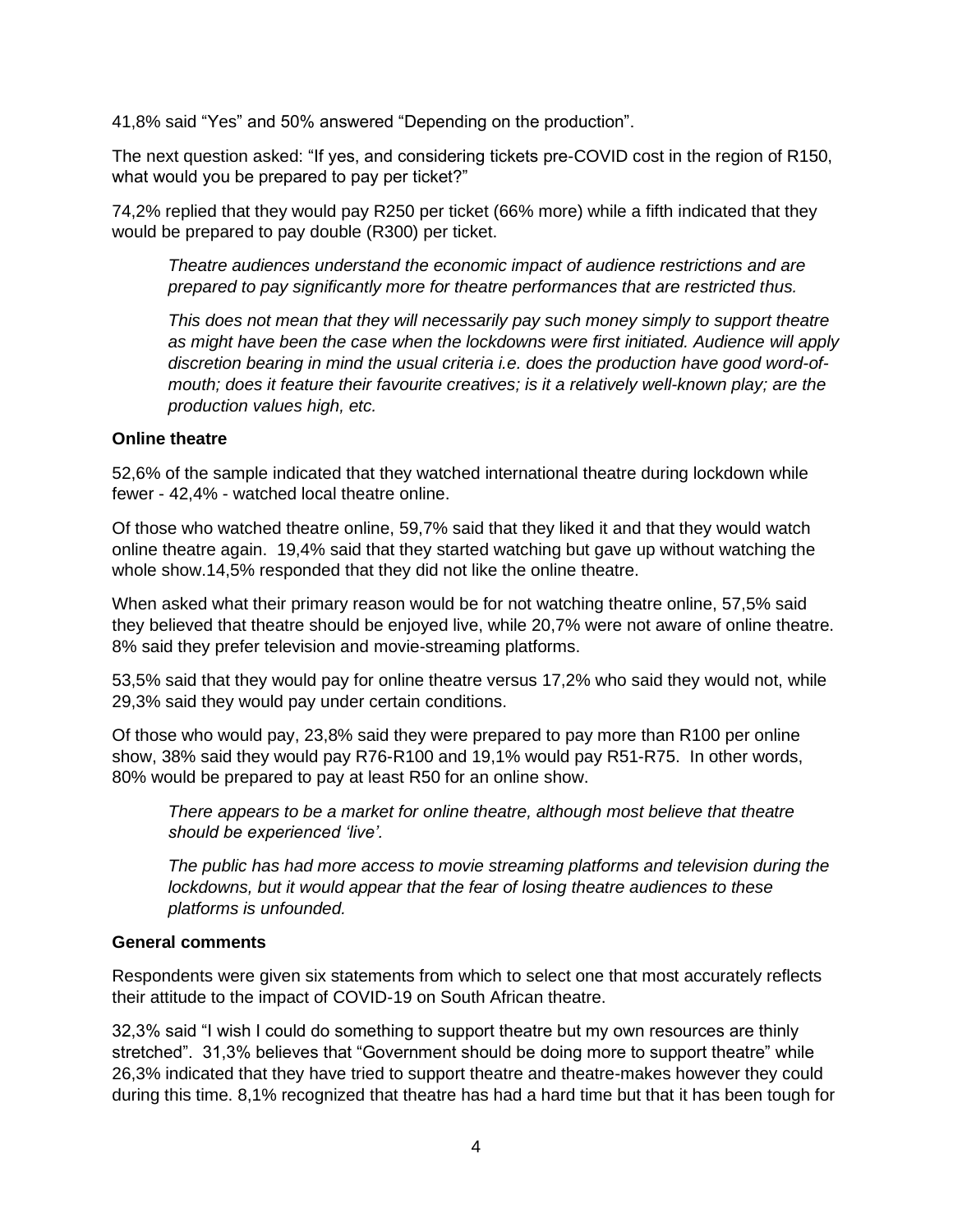other sectors too. No-one was unaware of the impact of COVID-19 on theatre, while only 2% thought that "The theatre sector should be doing more for itself rather than feel sorry for itself".

The support from the general theatre-going audience for theatre is solid. There is no reason to believe that theatre audiences have migrated elsewhere, or that COVID-19 has forever alienated traditional theatre audiences from theatre.

As testimony to this, some of the comments in the space provided at the end of the question include:

"Would be fantastic to get back to theatre."

"The pandemic has had a dire impact on this sector. I wish I could do more to assist."

"I love live theatre and it is tragic what is happening."

"There needs to be more private/public, community and government support given to the smaller theatres (Fugard Theatre, Masque Theatre) rather than just focusing on the 'state' theatres."

"I really hope the theatres survive as it has been heartbreaking to see some closing down."

"I feel so badly about artists and performers. I can only imagine the huge loss of income for them and others in the industry."

"It would be a great tragedy to lose further theatres. The loss of the Fugard was extremely shocking and saddening….The arts are so deeply integral to life; losing any more of them to COVID would quite honestly be a national tragedy considering what the arts and theatre have meant to this country and black people in general. (I am not even a theatre-maker, but I have seen the impact on my partner who is a dancer and on her friends who have less stable income streams)."

"Wish life becomes normal and I can attend theatre again."

"I am looking forward to attending live theatre again."

Other comments include:

"I think the loss of theatres and production companies is due to a total lack of government support over the course of the pandemic…it might seem insignificant but I really think it has been at a real cost to the development of arts and culture over years/decades to come."

"As I reply, 2 shows I was booked for and planned to take my learners to – *Michael K* and *Kiss of the Spiderwoman* – have been cancelled at the Baxter. Just heartbroken for all."

"Some online theatre has been excellent, some a complete disaster. Both local and international."

"I think government should be doing more and I have tried to support however I could, and I wish I could do more but my resources are thinly spread."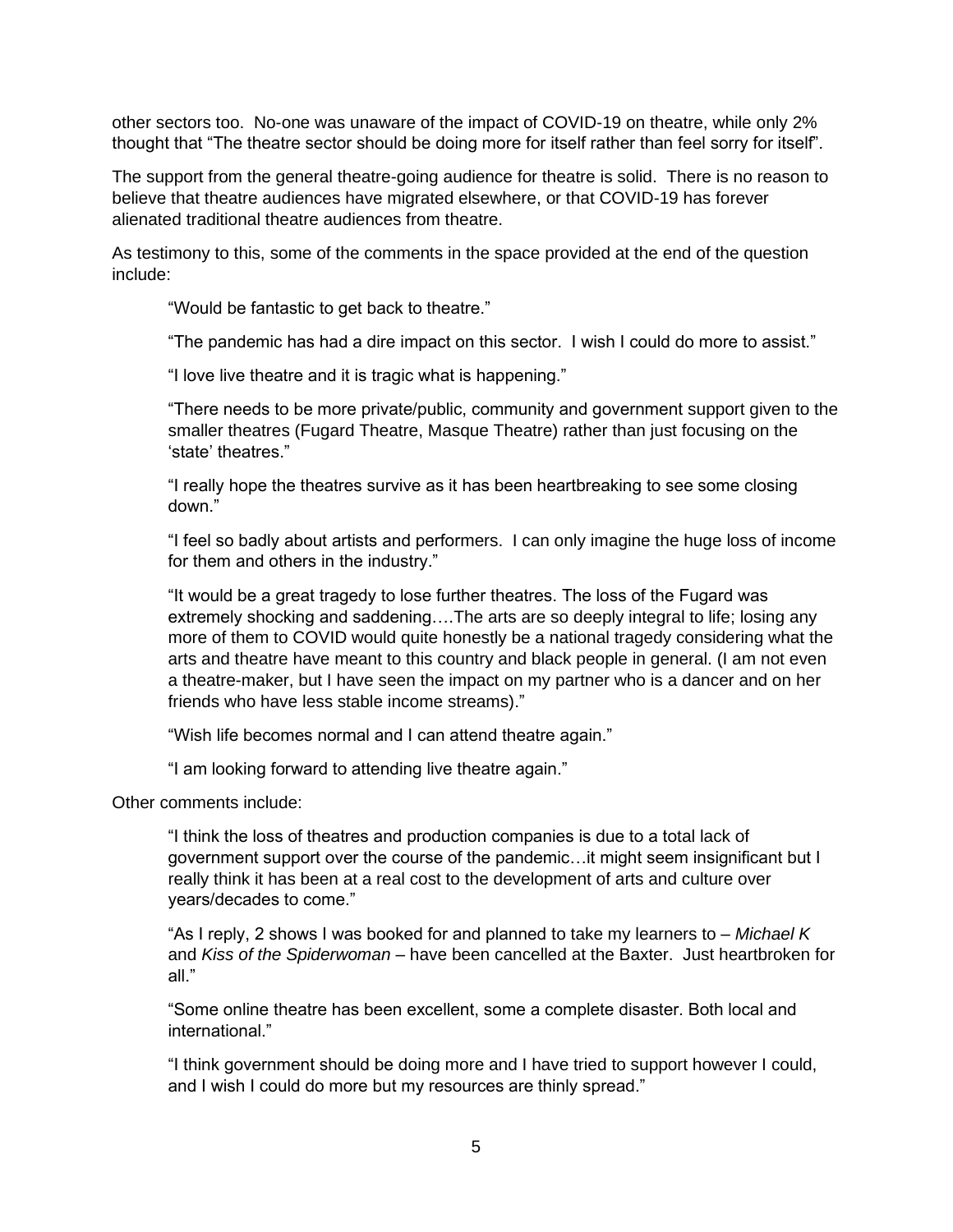"New ways to make theatre sustainable must be found – we cannot afford to lose this valuable resource."

"I wish I had some spark of genius to offer…"

"I don't feel unsafe from natural infection but will definitely decline the vaccination. And I sincerely hope it never becomes a mandatory requirement for theatre."

"I only attended theatre events where I wasn't spaced from my partner and forced to mask up for two hours."

"Digitised theatre is great when it's done well. I supposed due to budgetary constraints, theatres in SA don't see it as viable to invest in digitisations that use more than one camera angle. However, with the international shows I got to stream, I found they immersed the audience into the world of the play better because they weren't locked into the conventional methods of archiving.

Theatre organisations' resistance to digitize theatre…is shortsighted in my opinion. The need for live theatre won't go away in our lifetime but neither will entertainment technology and its continued advancements. At this point, we have to use new entertainment technologies to improve upon what we have."

"Some musicians have found novel ways to continue performing. From one-person online gigs to short cruises with multiple musicians. While I believe that government has a responsibility to ensure the arts play a pivotal role in education, I am of the opinion that arts must take this as a complimentary rather than primary source of financing. This will ensure continued income regardless of governmental involvement. Especially with shrinking public funding. It will also give them independent bargaining power."

"I think there have been great opportunities. But it was a steep learning curve. I think sometimes the sheer complexity of online was a huge challenge and may have soured my own appreciation. But I am still open to both online (maybe pre-recorded – not streamed) and socially distanced in-house entertainment."

"In some European countries, theatre has been brought to the homes, some kind of private functions."

"Worldwide, the income from online theatre and concerts has been much smaller than expected and it is not sustainable. Local theatre and concerts cannot compete with international productions but it was necessary for local groups and organisations to keep putting product online and stay in the hearts and minds of their audiences. The thrill of live theatre and music concerts is something that has been cultivated for centuries. A laptop or computer screen cannot imitate that."

"I wish that government could understand that artistic spaces like theatres are vital to our mental health."

"Would love to help actors and the arts in general to get back to their feet."

"I think that all theatre-makers and production crew should be vaccinated (or offered the option of a vaccine) and that audiences should as well."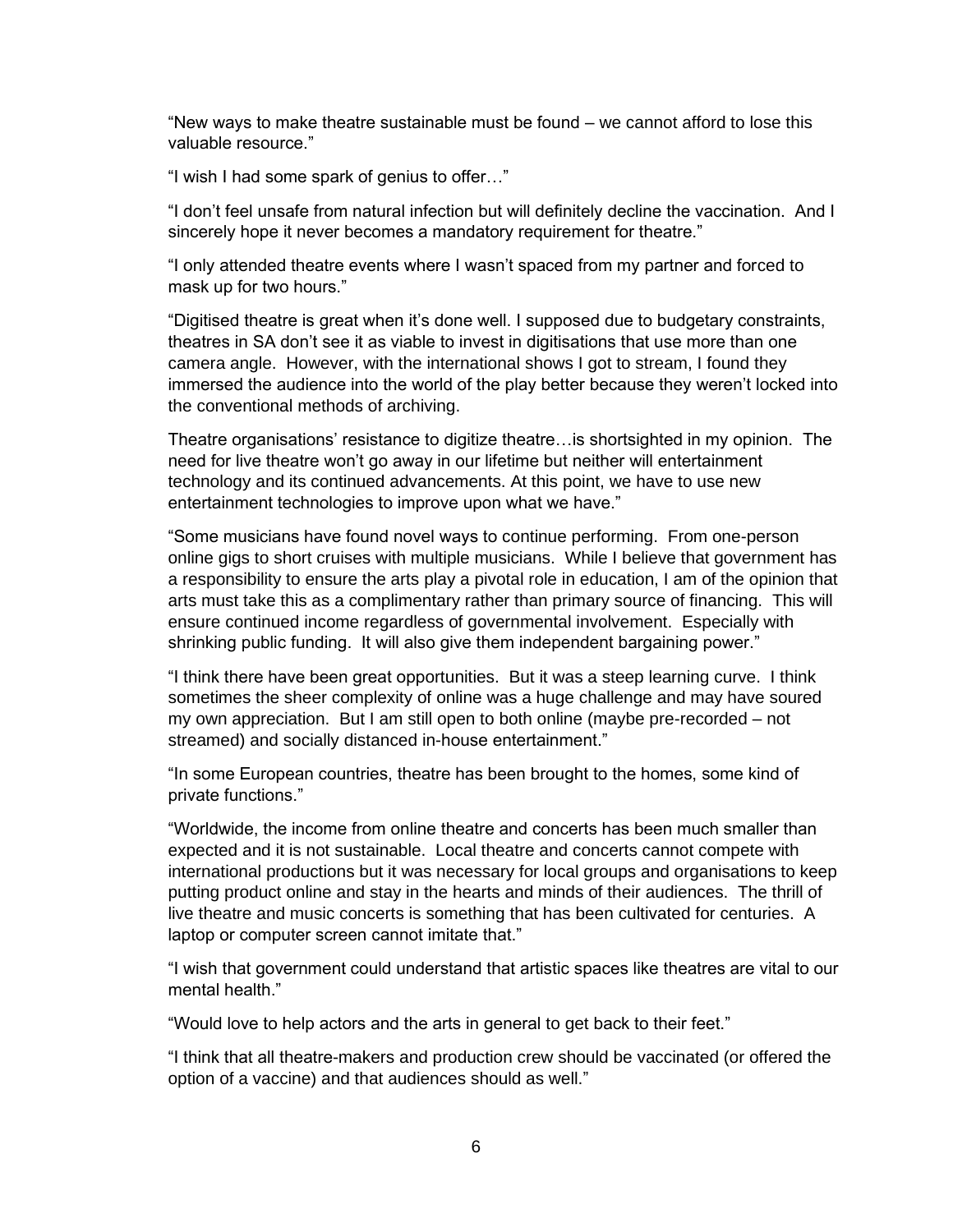"I feel hopeless about the future of theatre and I am actually really sad about this. I wish I could see a way forward for theatre-makers, actors and artists. A hybrid situation is not ideal, but there is probably no other way at this time."

"I am interested to hear that there has been an online South African Theatre initiative. I did hear about a ballet initiative but those tickets were snapped up really quickly.

"Theatre is important for social cohesion and should get government support."

"I feel for the theatre sector, as well as for the arts and culture sector in general. But the industry that I am involved in, the media industry, has also suffered quite a bit and I have lost a lot of income over the past year or so."

"My husband is an unemployed tour operator, so the lack of financial resources has been our main constraint in every way."

"There is no one-size-fits-all solution. One can be creative and do smaller shows but it takes time for all and I applaud the theatre community for what it has tried to do. The online theatre means the shows can reach a broader audience which is also a good thing – and time is not limited. Good luck to you all and I do all I can to support live theatre."

# **IMPACT OF COVID-19 ON THOSE MAKING THEIR LIVELIHOODS IN THEATRE**

## **Sample**

An invitation to complete a questionnaire about the impact of COVID-19 on their lives and livelihoods was sent to about 480 people who generally work within the South African theatre sector.

60 completed questionnaires were received which represents about a 12% return.

Of these, 30,5% indicated that they were actors; producers accounted for 18,6%; directors comprised 10.2% of the sample with playwrights and designers making up 8,5% each. Just over 15% identified as "other".

Most of the sample live in the Western Cape (57,6%) and Gauteng (32.2%), where the country's largest theatre sectors are based.

Of the sample, 71% were 46 years old or older, with 15,3% aged 36-45 and those aged 26-35 accounting for 13,6%.

The responses thus reflect the experiences and viewpoints of mainly those who have been engaged in theatre for at least 10-15 years.

56% of the respondents were men, with one indicating that they were non-binary.

## **Theatre-related income**

A third of the respondents said that they earned 76%-100% of their income from theatre prior the COVID-19 shutting down the theatre space. Just over 19% earned 51%-75% of their annual income from theatre, while 29,8% earned less than 25% from theatre. 17,5% earned between 26%-50% of their income from theatre. So, about 63% of the respondents made more than half their income from theatre pre-COVID.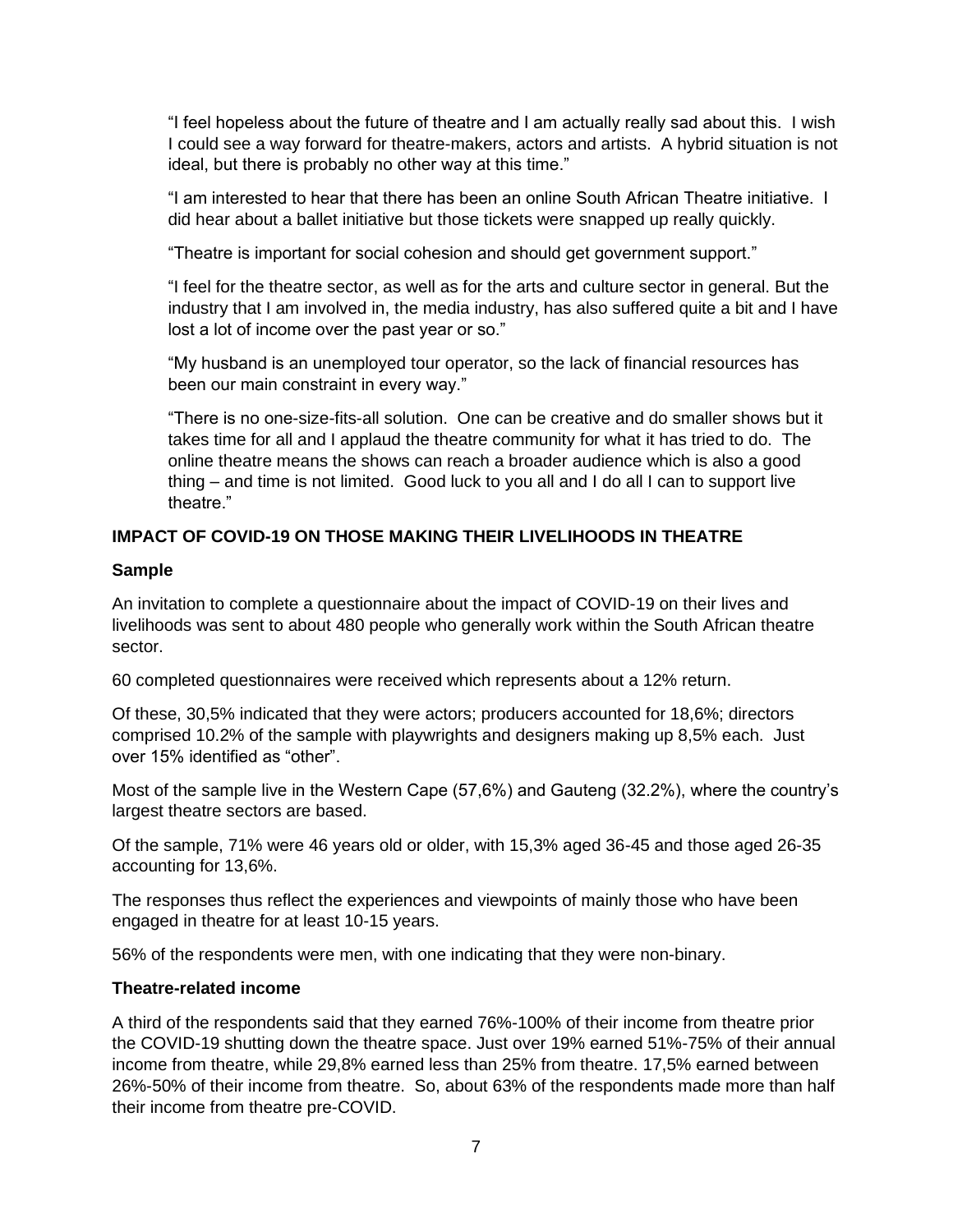During the COVID-19 lockdowns however, 95,4% said that they earn less than 50% of their income from theatre, with a massive 82,1% indicating that in fact, they derived less than 25% of their income from theatre during the lockdowns.

In answer to the question "If your income from theatre increased during COVID-19, state by how much from a similar pre-COVID period", all who responded said that this did not apply to their experience.

Respondents were given 9 options – and they could tick as many as were relevant – to indicate how they were able to survive the lockdowns. The option that garnered the most support was "From my savings/investments" (54,2%), followed by "I've been able to find income from other sectors of the arts industry" (47,5%), "The support of family" (23,7%), "I've created my own income" (16,9%), with "Teaching theatre-related courses online" and "Support from government" (15,3% each) and "The support of friends (11,9%) being the least contributors.

From the latter information, the need for savings and investments is a clear need, though there are not that many within the sector who have the resources to rely on this form of support in times of hardship.

# **Loss of work**

The range of work and income-opportunities lost by respondents is represented in the answers below:

Three shows with possible extensions to festivals.

A planned overseas tour.

Close to a year of bookings.

4 contracted works scheduled from March to October 2020.

5 planned stage shows, a tour to Jozi, two directed shows.

3 tour-ready productions and at least 3 new productions.

Performances in two plays.

All cancelled.

6 productions.

100% of radio work.

An international tour, which could have led to more work as well as a run at a local festival.

3 gigs in 2020, 1 in 2021.

2 projects that could not be done online no matter how hard we tried.

Designers are seldom contracted more than 3 months in advance, so it's hard to say what the last fifteen months might have held; in the first three months of lockdown though, everything was cancelled.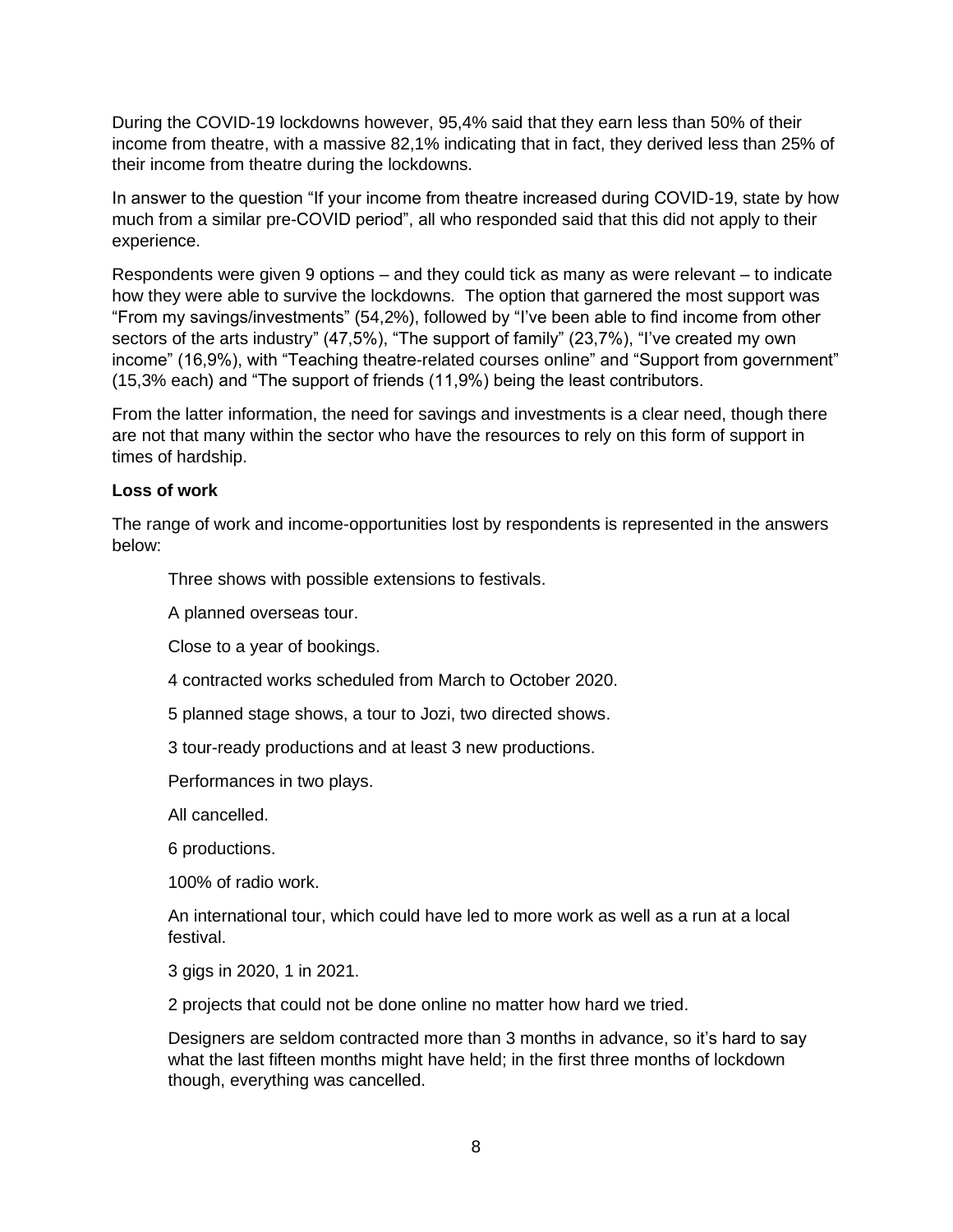Planned overseas tour.

Lost 3 directing jobs (worth R180 000) plus 33 international cruise performances (R500 000).

I had to cancel 2 full runs of 2 different shows.

Independent theatre show tour cancelled. I haven't worked as a director since August 2020.

Stayed working on planned productions but lost casual opportunities that might have arisen.

The above answers provide some indication of how theatre-makers derive their income i.e. largely on a project-by-project basis, with some able to earn well through international tours and on international platforms, and others working at local theatres and festivals.

With local theatres being shut and festivals cancelled, and international travel banned, platforms for generating income were severely restricted.

#### **Theatre work during COVID-19 lockdowns**

50% of the respondents said that they did not work in theatre at all during the lockdowns.

Others answered as below:

One online Zoom reading.

1 production, plus collaborative writing and adapting of new works.

Theatre made for online, one small funded project for the online National Arts Festival.

One production for Cape Town Opera.

1 new online performance experiment, filming of 3 old theatre pieces made for content.

A new outdoor small audience project.

1 self-generated exploratory work for 4 performances after 6 months of Zoom rehearsals.

One play.

As much as we could in small venues like country clubs and restaurants.

Participated in the virtual National Arts Festival.

Children's theatre outside.

Three small productions.

I managed to secure on directing contract, a television commercial and I featured in a small international film.

Background work on a major planned production and a couple of small tour dates on an existing production.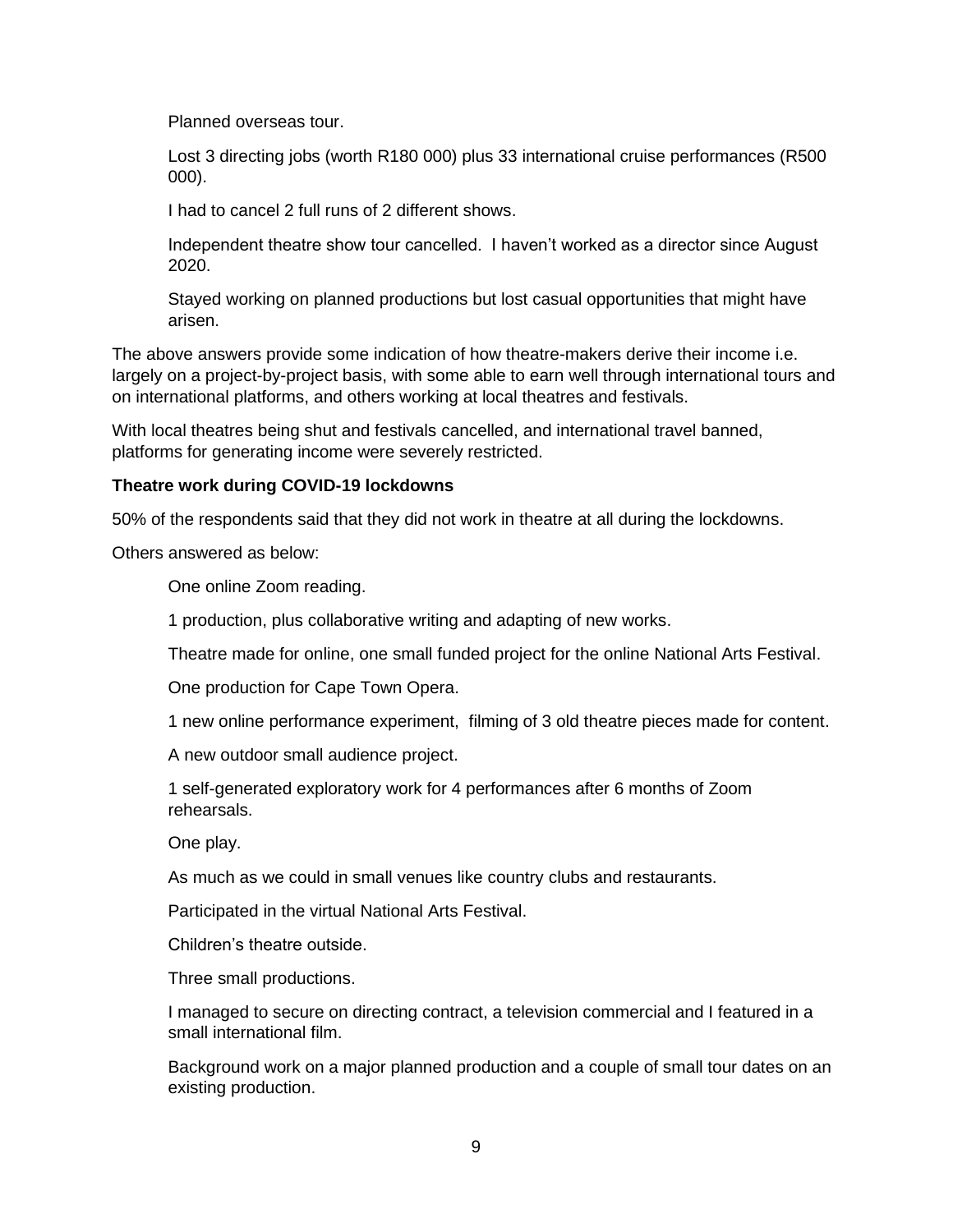As much as possible mostly online.

One applied theatre gig.

2 non-paying community theatre projects.

2 X once-off performances in 2021, nothing in 2020.

4 performances for an average of 50 people.

Directed a theatre show, did a stand-up show (both very limited seasons), some outdoor performances, a couple of comedy nights at small independent spaces.

Two productions.

One solo show – film and a short run at two theatres in November 2020.

One solo show.

One virtual theatre production adjusted for COVID-19.

After first lockdown, I worked on one production last year. This year, so far, I have lit 2 productions. Very little in sight for the rest of the year.

# **Online theatre**

60% of the respondents indicated that they did not do any online theatre work as opposed to 40% who did.

Of those who presented work on-line, 72,4% recouped less than 10% of their costs. Only 1 person made a profit.

When asked if there is a future for theatre on digital platforms, 51,7% answered "No" with the remainder divided between "Yes" (22,4%) and "Under certain conditions" (25,9%).

Respondents were given five reasons from which they could choose as many as were relevant for their not engaging in online theatre. That "theatre is the live encounter between performers and audiences" garnered 62,8% support and the next highest reason was "I do not have the resources to present online theatre". "I did not have the opportunity to do so", "I do not have the skills to present online theatre" and "I do not know how to monetise online theatre" all received the same level of support, about a third of the reasons that garnered the most support.

Twenty-nine respondents indicated that they did participate in online theatre with "I needed to earn an income" gaining the most votes (44,8%), even though an overwhelming majority showed that they lost money when going this route. The two other main reasons given were the desire to explore the online space and learn skills for this platform, and the need for a platform to showcase their work.

## **Impact of theatre on emotional and psychological well-being**

While the following questions were not specifically aimed at determining well-being within the sector, they do hint at these.

37,9% of the respondents said that they or someone in the immediate family had been infected by the coronavirus.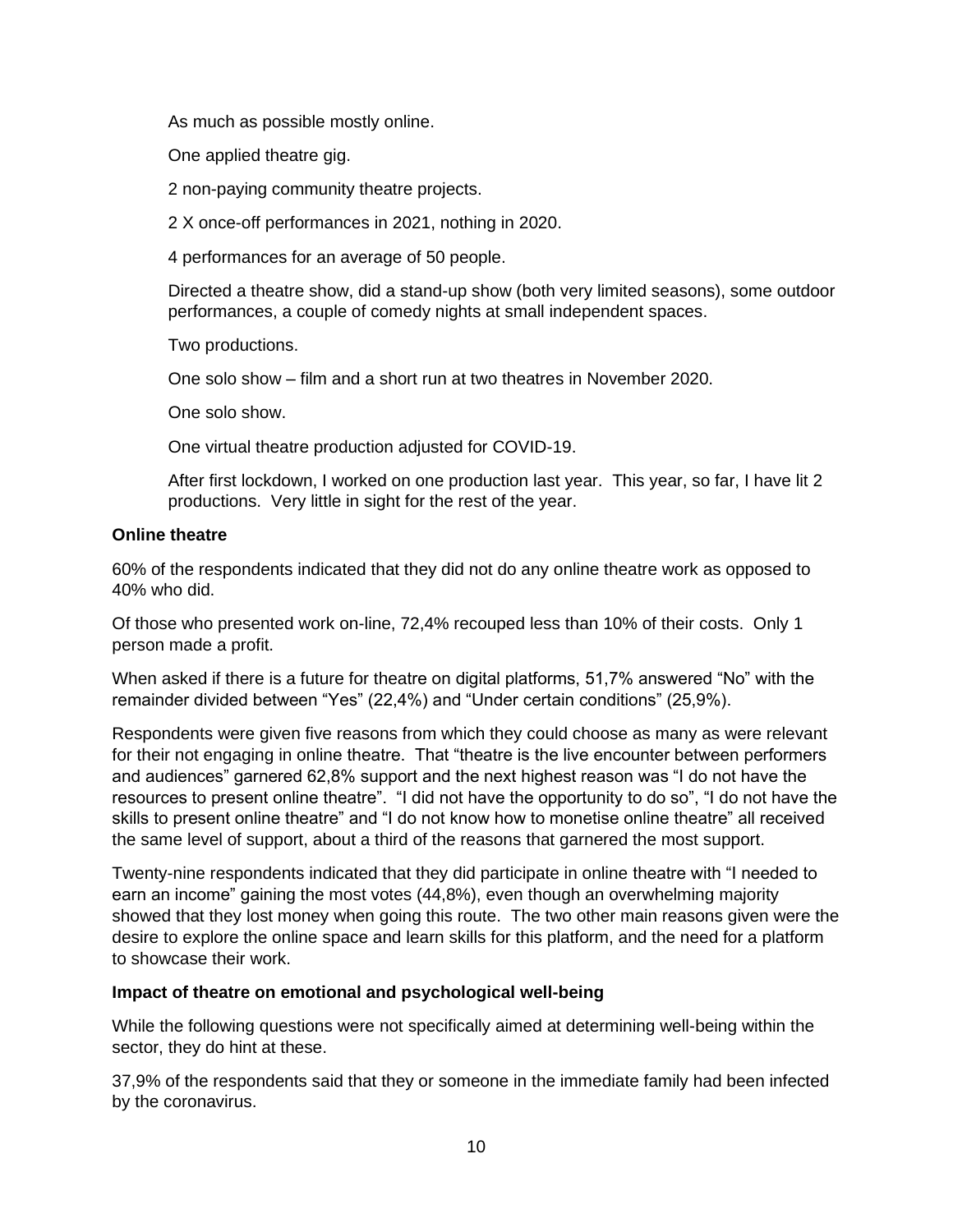The five most devastating things during the lockdown period for the respondents (in declining order) were the closure of theatres, the realization of how marginalized the sector is, the loss of work opportunities, the cancellation of festivals and the loss of theatre colleagues to the pandemic.

45,8% of the respondents have thought about leaving the theatre/arts sector for more sustainable income in other sectors of the economy.

Of those who responded to this question, 55,9% said that they had attended theatre shows during lockdown, which meant that a relatively high percentage of those who make their livelihoods within the sector – 44,1% - had chosen not to attend theatre during the lockdowns.

47,5% of the sample had applied for artists' relief from government sources, with 70% of them being successful in gaining such relief.

When asked what the main obstacles were in applying for relief or for the Presidential Employment Stimulus Programme funding, the effort required to apply for and report on the funding versus the benefits of the funding was listed as the main obstacle, followed by the tight frameworks for the applications and the conditions attached to the funding which received the same level of support. The next main hurdle was the unilateral changes in the amounts of funding and finally the need for tax clearance certificates.

## **Pessimism about the future of the theatre industry**

A relatively high percentage – 46,6% - said that they were not optimistic about the future of theatre industry in South Africa.

The reasons given for the pessimism included the following:

There is no theatre industry. There is only what the individual makes. I have always been a self-sustained one-man band and have never once been reached out to actively by institutions or societies to use my talents and be paid and rewarded for them. All I have done I have done completely alone. Not complaining, but that is how it is in South Africa.

It (theatre) will remain the same. Marginalised and without any support network.

Lack of private and public funding. Theatre needs benefactors. It is a public service not a business.

As long as the spaces we can work in productively are closed or perceived as unsafe, it is impossible to imagine going back to theatre-creating as a viable business.

I am more optimistic about the futures of other industries than theatre's future.

There is too much uncertainty.

Theatre has always been a hard industry. With no festivals and big venues opening up soon, it's going to be hard to make a profit. People are lethargic and the longer people stay at home watching TV, the harder it will be to get them out of the house.

I am not optimistic about the theatre industry such as it is developing along the lines it had been before COVID-19. This is not necessarily a negative thing.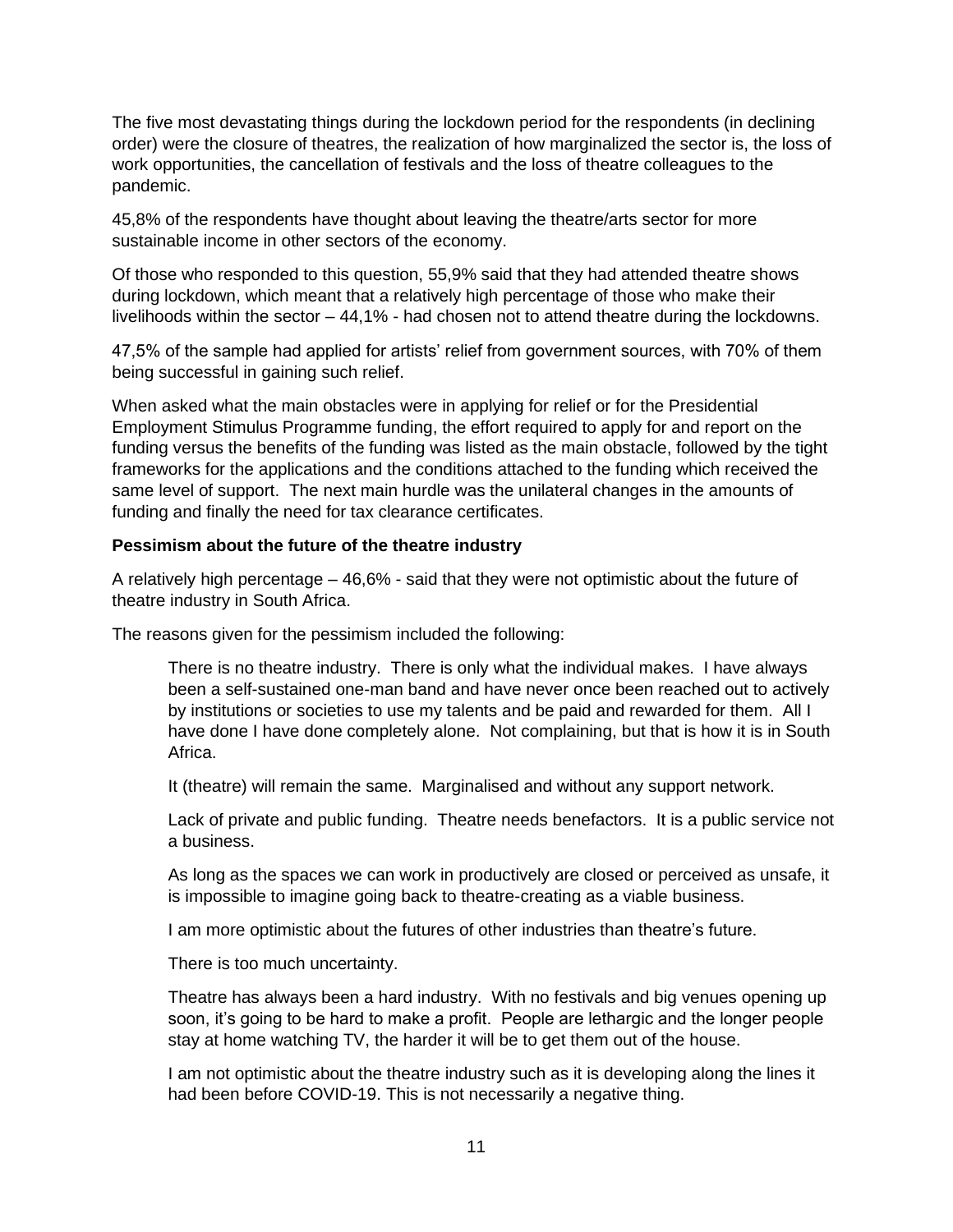A huge depression has descended upon our industry which has made many question its function and future post-COVID. It will recover but will take a long time to find its feet again.

To be honest, I don't know how I feel about the future of theatre in this country.

There has to be massive public money support across the board and this will not be forthcoming.

We have lost too much in all areas of theatre-making and presentation.

Audience loss. Professional skills loss.

I'm tired. I don't have sufficient support.

It needs to be re-imagined. The dominating construct of theatre does not largely enter the African experience.

Theatre is heavily dependent on government funding for sustainability and reach particularly in a developing country such as ours where theatre, not too long ago, was made only accessible to the minority around city centres. With the lack of support/diminishing support of an already crippled sector, I'm afraid one just finds it difficult to remain optimistic.

If we continue trying to compete with other media (e.g. film) on their terms, we will blow it.

The arts are not taken seriously by our leaders and that attitude trickles all the way down the food chain until artists themselves forget how much value they add to society.

Theatre is not appreciated by our government (even before the coronavirus pandemic). It's even worse now. I got R5000 from the Western Cape government when we did not have the pandemic. Financial help was not there for the arts and the artists.

We have been forgotten by our government. There are no independent theatres left in Cape Town. The beautiful Fugard Theatre closing. Until we are all vaccinated, I don't see how theatres can open properly. I am heartbroken.

It was challenging before COVID-19, and this has just made it even more difficult to attract an audience.

Opportunities are scarce. Funding is still a lucky draw. The arts are still being treated as an afterthought.

The general state of the economy in SA pre-pandemic neglected an inclusive arts sector funding policy. The economy is even more stretched due to state capture issues exacerbated by poor planning, poor implementation and poor delivery. So, not much hope for a sector that apart from a few government-funded entities and projects is largely self-funded.

#### **Optimism about the future of theatre in South Africa**

Just more than half the respondents – 53,4% - indicated that they were optimistic about the future of theatre in South Africa.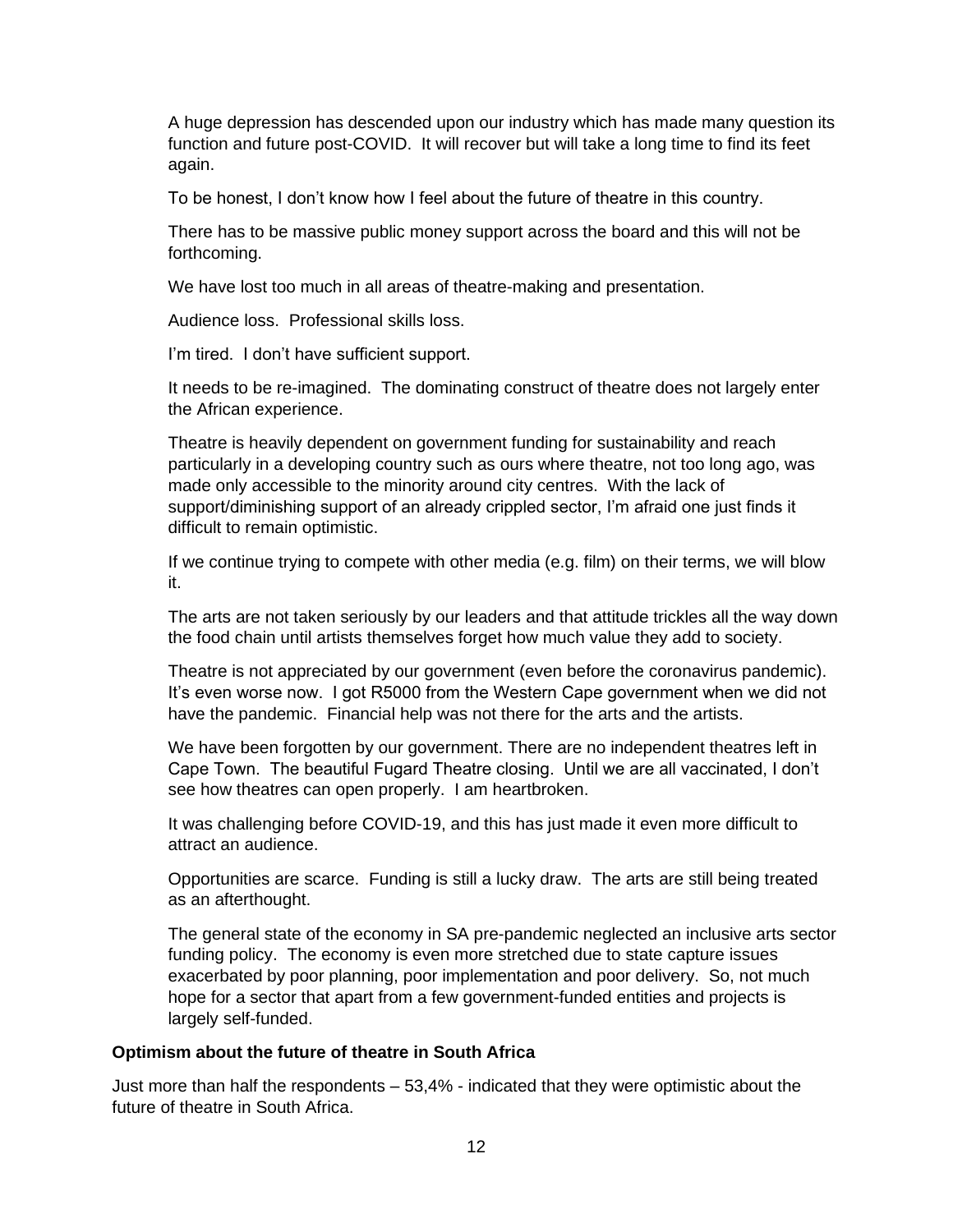Respondents were given five reasons for having been encouraged during the lockdowns, and they were invited to choose more than one.

'Innovation and resilience within the theatre industry' was the top choice, followed by 'the emergence of organisations to advocate on behalf of the sector', and a distant third and fourth were "the support of colleagues in the theatre industry' and 'the care of audiences and individual patrons who provided support' respectively. 'Government funding and support' attracted zero votes.

Those who expressed optimism for the future of theatre listed the following reasons:

Theatre people are passionate.

South Africans are incredibly resilient and can overcome all sorts of obstacles thrown at them.

If theatre is in your blood, you can't even think of a life without theatre.

We have come together and shared as never before. This, and collaboration, bodes well for the future.

Theatre has faced similar challenges throughout its long history.

The ability of theatre-makers and theatre-goes to remain hopeful.

The creativity that exists. The hunger from audiences to connect.

Theatre and live performance is a medium support by many patrons and is an essential medium to watch art at work.

Where there's life, there's hope.

The opportunity for reinventing is ripe.

Artists in the country are finally taking government to task. One day the sector will be alive and active under new governance.

The intrinsic value of theatre has been strengthened.

People need stories and we have the ability to tell them in ways no other medium can.

Theatre is part of being human. It cannot die.

Human spirit will persevere.

Things will return to some normal.

The development of community-based theatre initiatives on a semi-professional basis.

New ways, new models, opportunities for growth and a relook at what is needed.

Theatre is unique. It always changes but the experience is unique.

You won't be able to squash the immense talent of our theatre people.

Audiences want to attend live performances. They are, in fact, hungry for it.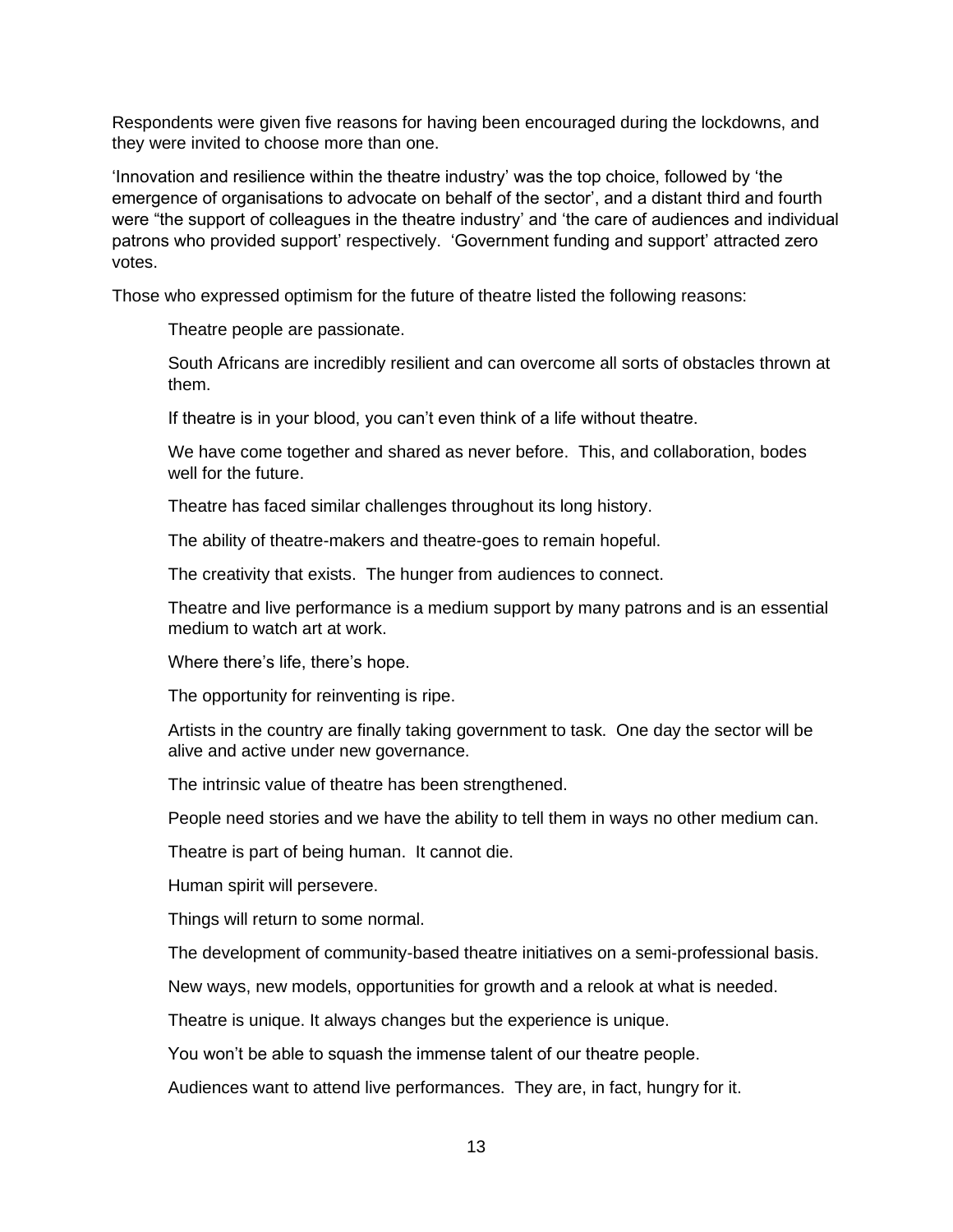Theatre will survive come what may. This too shall pass and then we will need to refill our souls.

Artists are tenacious and audiences will come back.

Theatre has been my entire life. No time or point to give up on it now.

Finally, respondents were asked

## **If there was one thing that could be done to make you happy about being engaged in SA theatre at this time, what would that be?**

The answers were:

Corporates and government to understand the value of going out to the theatre.

Fully opening up the industry and the opportunity to present real theatre performances.

Relief funding and the re-opening of independent theatres that have been forced to close. (X2)

Government support.

A new minister of arts; financial support for independent theatres and artists.

More collaboration from theatre-makers.

An increase in vaccinations so that herd immunity could be achieved soon.

Theatre to be financed in order to continue, even under restrictions. Using the strangeness of this time to promote theatre more than ever.

Open up the theatres with COVID protocols – 50% capacity. The government has a one-size-fits-all approach and I think it is laziness. Some venues can seat 400-1000 people and they can only have 100? It makes no sense to me. Also, I wish the government would stop stealing money set aside for artists. Makes me furious! Greed!!! But that is what sets artists apart – we are fueled by creative passion not by making money!

One thing that could be done to make me happy is the revival of the Arts Councils. There was something right about them.

Less apathy from our government.

Our government takes us and the work we do seriously. A huge shift needs to happen in the Dept of Arts and Culture.

Funding. Funding. Funding.

Massive government and corporate funding.

SA theatre has been in crisis for years and the pandemic has merely accelerated its demise. I don't know if I mourn that or am hopeful about it. It's conflicting. The effects of the pandemic on how people live and work are still to be felt. There are still so many unpredictable outcomes for theatre and before offering one thing that could be done, I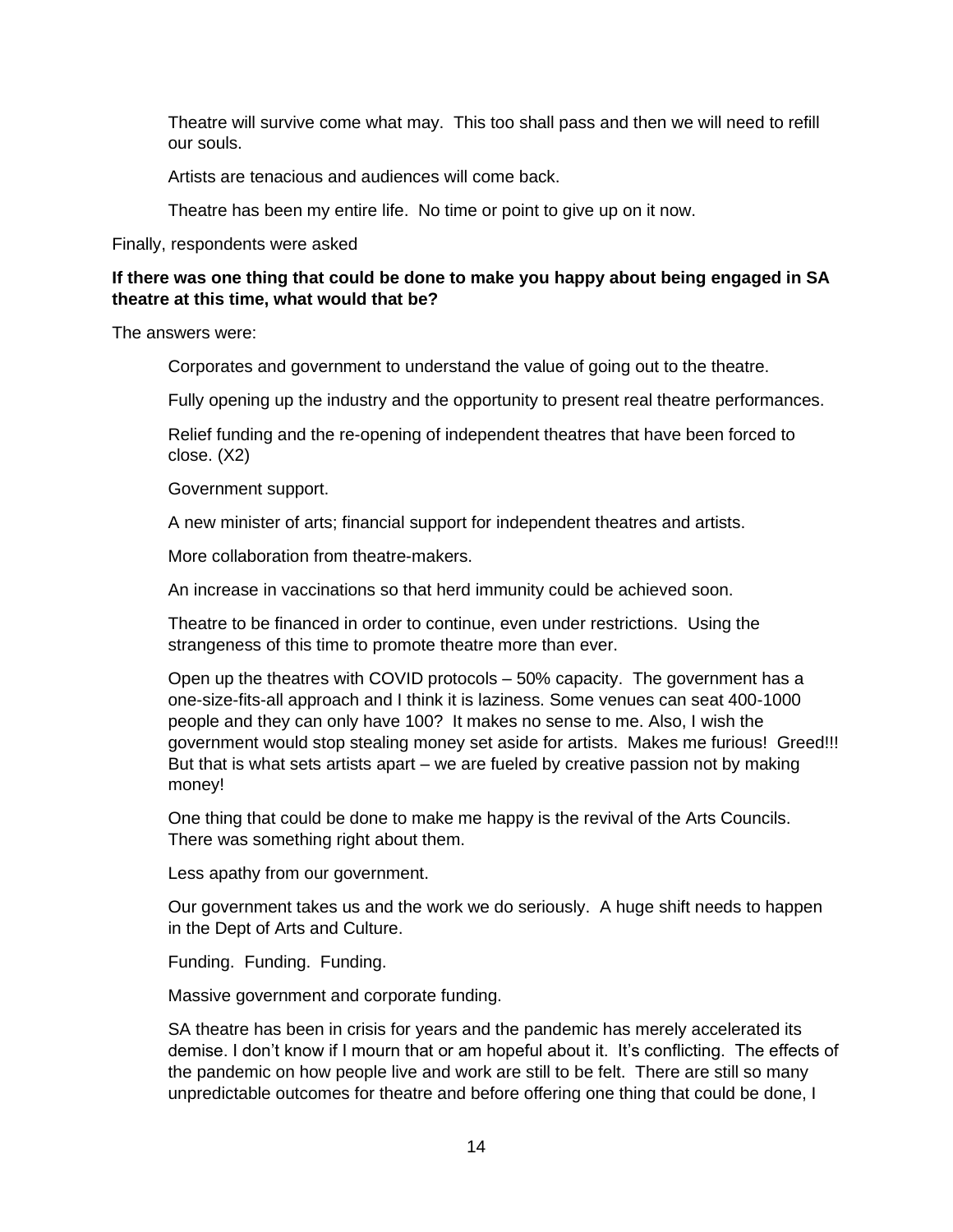would first ask what has 'been done' in theatre. That theatre is an industry (not a collection of projects) has been inoperative as a market enterprise; that it requires funding, and that it is (in my view) burdened by its self-appointed moral duty as an arbiter of liberal ethics are some of the issues that theatre in South Africa needs to really interrogate without always returning to this old gospel that theatre is simply by virtue of itself Good and Necessary. The only thing I could think of that would make theatre people happy about being engaged in theatre would be for them to not to expect to make a living from it.

Having the government-funded arts houses run and staffed by theatre literate, knowledgeable and creative people with a mandate to nurture the arts in their regions, and the means and ability to do so.

To carry on working though I am retired.

Meaningful change in the Department of Sport, Arts and Culture.

Skills on how to monetise online theatre as well as conversations on decolonising theatre, leading to reimagining theatre.

A willingness from government to acknowledge the meaningful impact of the arts for socio-economic and political prosperity.

Access to creative spaces and financial support.

Greater financial security.

Roll that jab out as quickly and as equitably as possible.

The replacement of the current sitting minister of sports, arts and culture.

Greater promotion of the arts by government.

If our elders were taken care of.

No discrimination in funding.

Being able to work.

The downscaling of electronic media in favour of live productions.

Support and recognition from the nation and government for the role we play and service we provide to our fellow South Africans.

Get us all vaccinated!!!!

To make sure that funding for the arts and arts administration was consistent and free from corruption.

More funding of projects and easier access to funding. School touring opportunities to grow the audiences should to my mind be a priority.

To be a recognized sector.